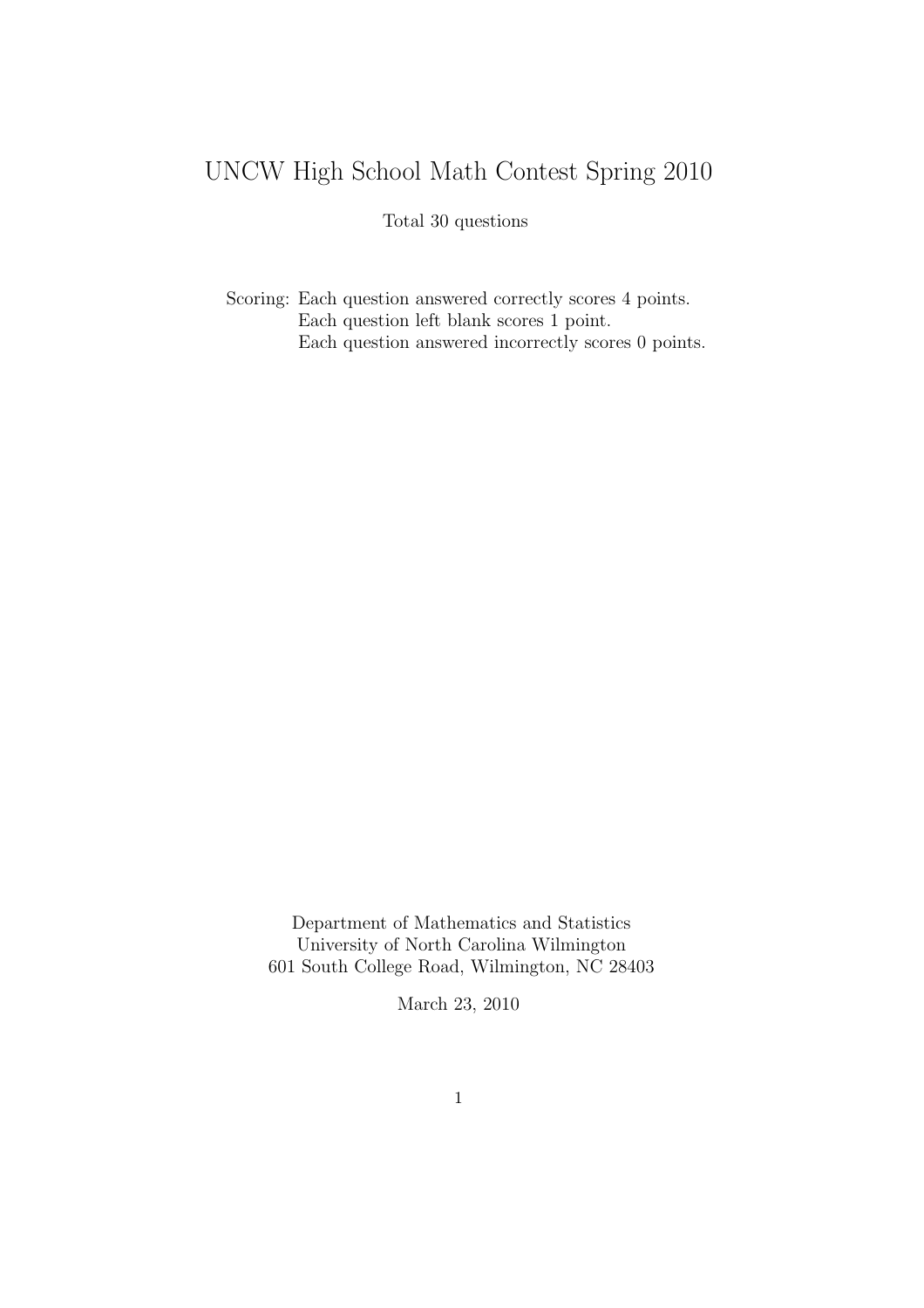- 1. The distance from Wilmington to Raleigh is about 120 miles. If Justin has two hours to make the trip, but drives 50 mph for the first 60 miles, how fast must Justin go on the second half of the trip to reach Raleigh in time?
	- A. 70 mph
	- B. 75 mph
	- C. 77.2 mph
	- D. 80 mph
	- E. None of these

2

- 2. What is the area of the gap between these circles of radius 1?
	- A.  $\sqrt{3}$ B.  $\frac{\pi}{3}$ C.  $\sqrt{3} - \frac{\pi}{2}$ D. 4
	- E.  $\frac{\pi}{4}$



3. The graph below shows the distance (in miles) along fourteen roads between eight locations. A bus driver is planning a route that includes all eight locations. The bus should not backtrack, and it should not visit any locations more than once. The bus does not need to return to its starting point. What is the minimum mileage that meets the given conditions?



- A. c
- B.  $1 c$
- C.  $1 + c$
- D.  $1 + 2c$
- E.  $1 + c^2$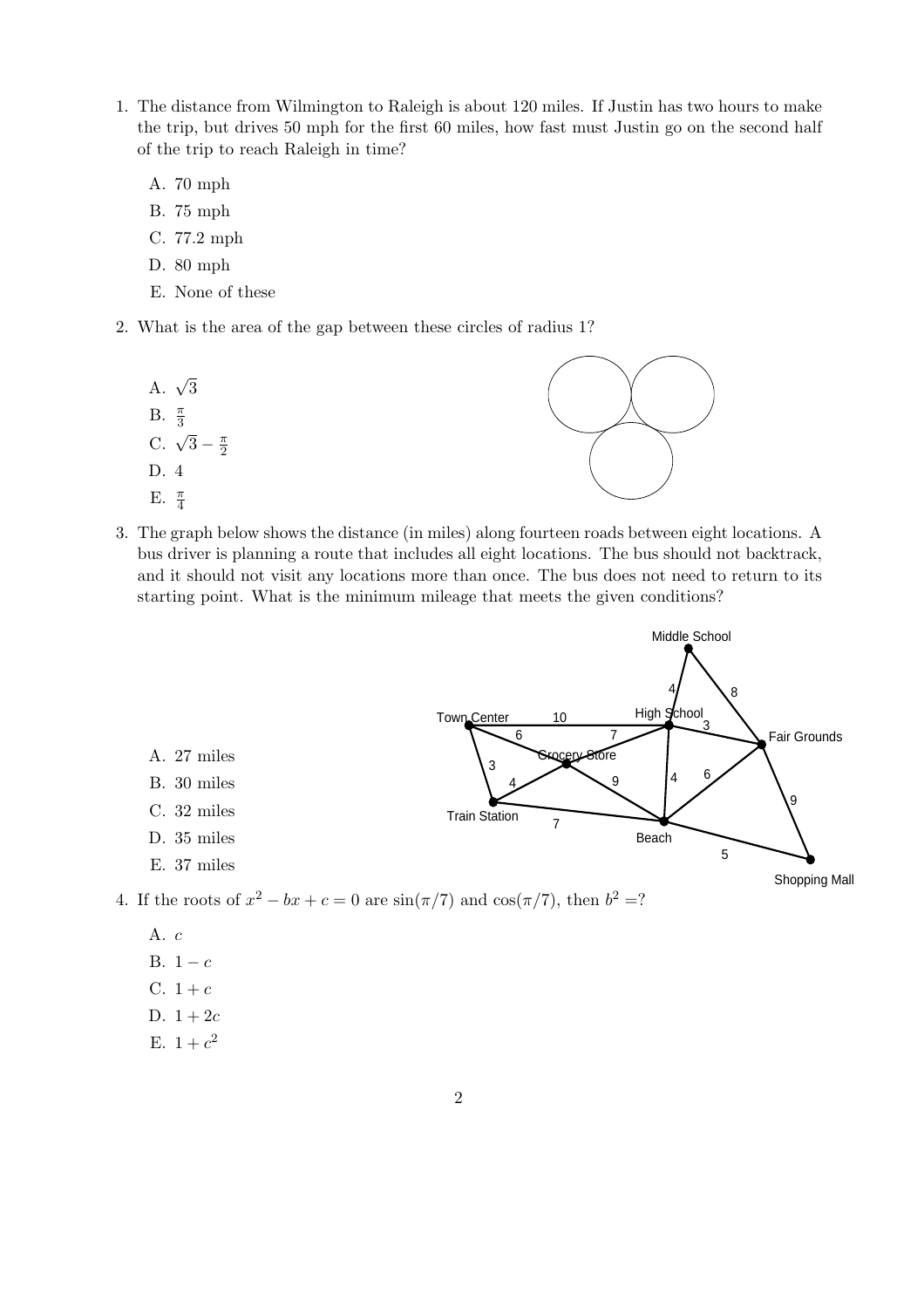- 5. What is  $(1+i)^{100}$  equal to?
	- A.  $-2^{25}$
	- B.  $-2^{50}$
	- C. 0
	- D. 2<sup>50</sup>
	- E. 2<sup>25</sup>
- 6. Let  $P(x)$  be a polynomial of degree four such that  $P(2) = P(-2) = P(-3) = -1$  and  $P(1) = P(-1) = 1$ . What is  $P(0)$ ?
	- A. 2
	- B. 3
	- C. 4
	- D. 5
	- E. 6
- 7. The square ABCD has area  $400 \, m^2$  (see Figure). The points P,Q,R,S are midpoints of the sides of the square. The point T is the midpoint of the RS segment. Compute the area of the triangle PQT.
	- A. 100 m<sup>2</sup>
	- B. 120 m<sup>2</sup>
	- C. 140 m<sup>2</sup>
	- D.  $160 \text{ m}^2$
	- E.  $180 \text{ m}^2$
- 8. What is the solution of  $9^x + 4 \cdot 3^x 3 = 0$ ?

A. 
$$
\log_3(2 + \sqrt{7})
$$
  
B.  $\frac{-4 + \sqrt{28}}{2}$   
C. -0.5

D.  $\frac{\ln(-2+\sqrt{7})}{\ln(3)}$  $ln(3)$ 

E. 
$$
\frac{\ln(-5+\sqrt{32})}{\ln(3)}
$$

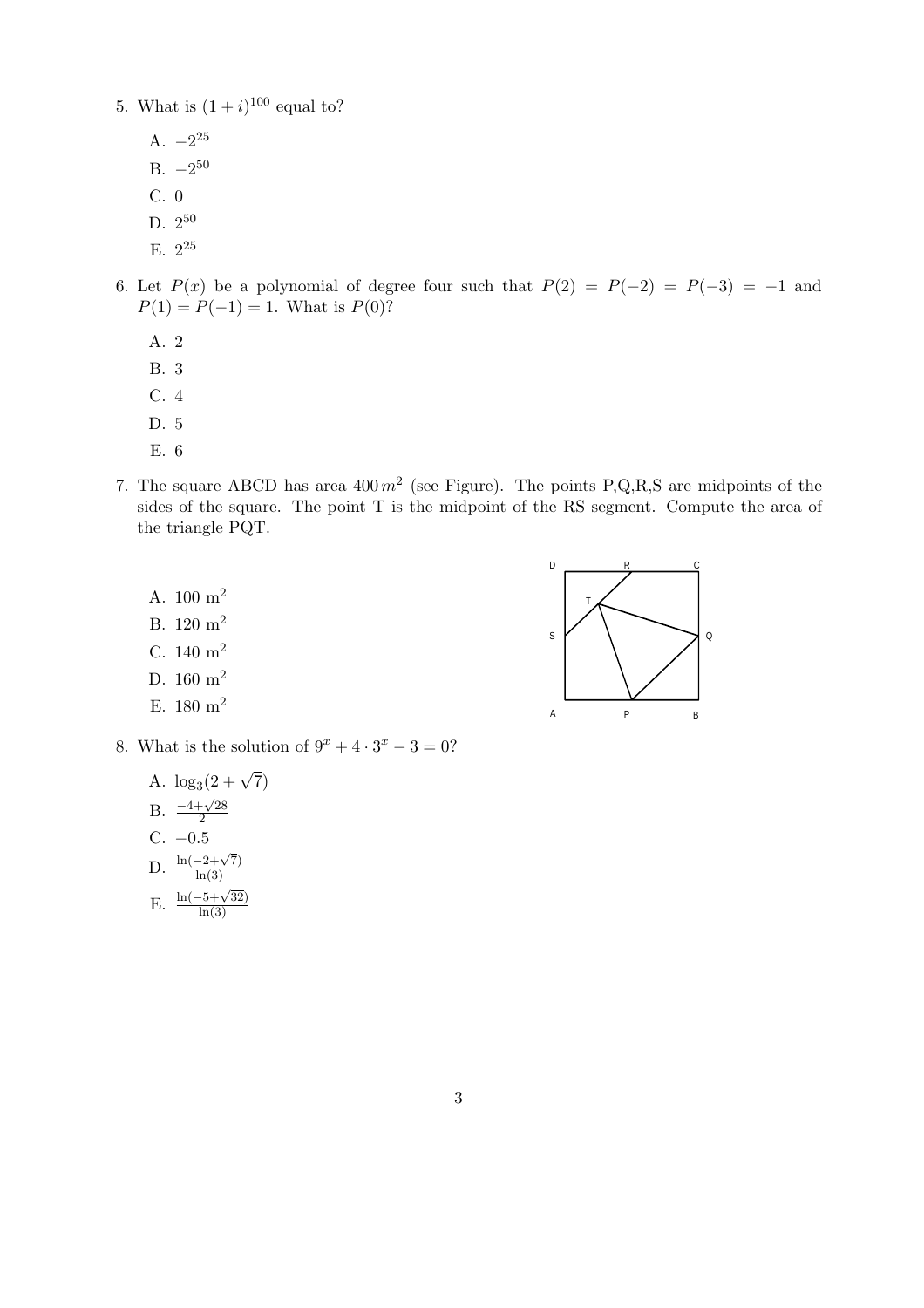- 9. The diameter of a pizza is twice the diameter of another smaller pizza. The larger pizza is split in 16 equal slices. Which fraction of the smaller pizza corresponds to 3 slices of the larger pizza?
	- A.  $\frac{1}{3}$
	- B.  $\frac{3}{8}$
	- $C. \frac{1}{2}$
	- D.  $\frac{3}{4}$
	- E.  $\frac{5}{8}$
- 10. In triangle ABC,  $AB = 6$ ,  $BC = 9$ , DB is the angle bisector of angle ABC, and M is the midpoint of BD. If the area of  $\triangle ABC$  is 24, what is the area of  $\triangle ABM$ ?



- 11. Let a, b, c be positive real numbers with  $a + b + c = 1$ . What is the largest value of  $ab + bc +$  $ac - 2abc$ ?
	- A.  $\frac{5}{27}$
	- $B. \frac{7}{27}$
	- C.  $\frac{3}{7}$
	- D.  $\frac{2}{9}$
	- E.  $\frac{5}{7}$
- 12. Alice and Bob play a game involving a circle whose circumference is divided by 12 equallyspaced points. The points are numbered clockwise from 1 to 12. Both start on point 12. In each turn of the game, Alice moves 5 points clockwise and Bob moves 9 points counterclockwise. The game ends when they stop on the same point. How many turns will this take?
	- A. 4
	- B. 6
	- C. 8
	- D. 14
	- E. 24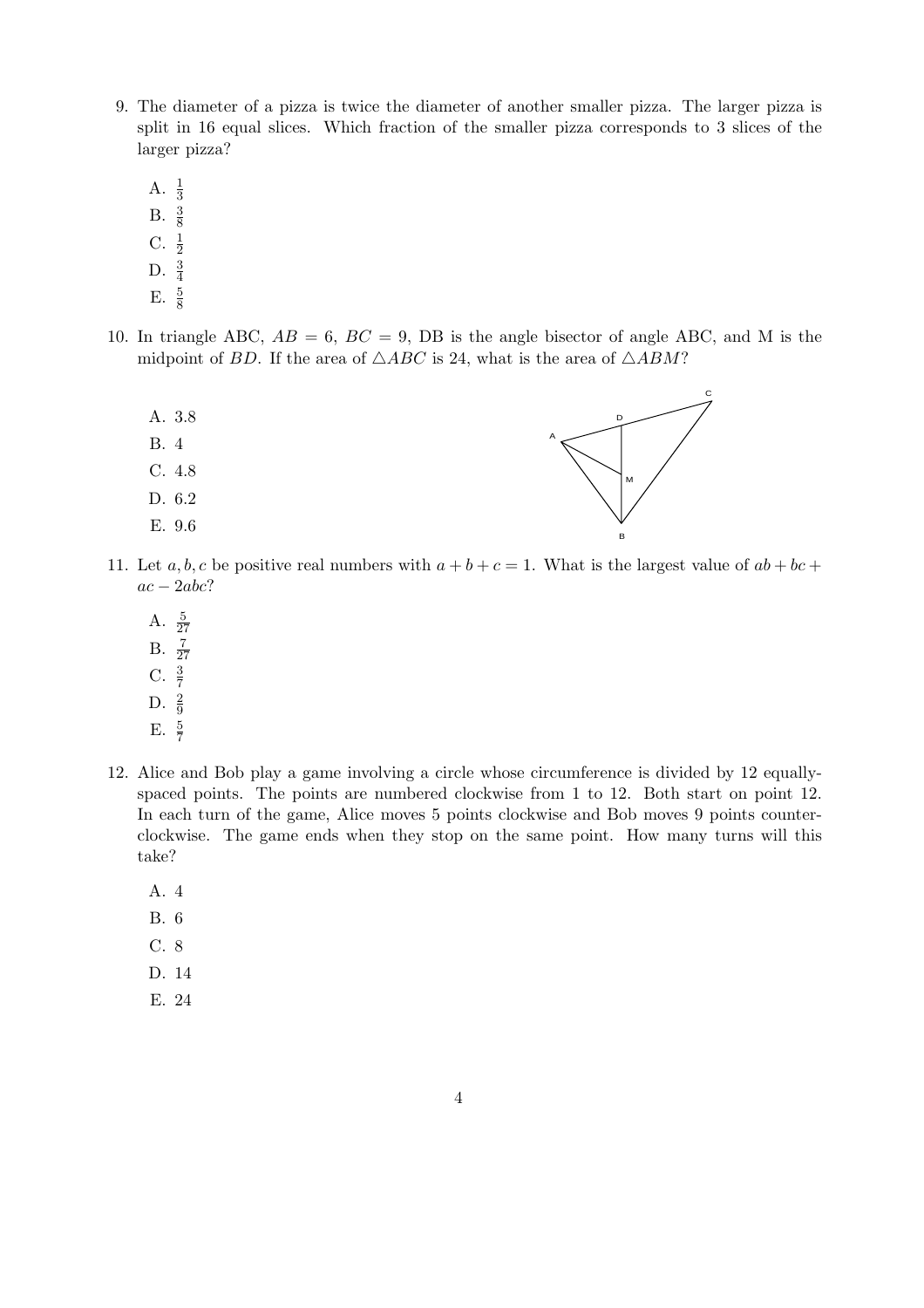13. How many integers between 1 and 401 are divisible by either 5 or 7?

- A. 121
- B. 124
- C. 126
- D. 128
- E. 130

14. If  $\theta$  is an acute angle and  $\sin 2\theta = b$ , then  $\sin^3 \theta + \cos^3 \theta$  equals:

- A.  $(1-b)$ √  $\overline{b+1}$ √
- B.  $(1-\frac{b}{2})$  $\frac{b}{2}$  $1-b$
- C.  $(1 \frac{b}{2})$  $(\frac{b}{2})(b+1)$ √
- D.  $(1-\frac{b}{2})$  $\frac{b}{2}$  $\overline{b+1}$
- E.  $(1-\frac{b}{2})$  $(\frac{b}{2})(1-b)$
- 15. Suppose that each side of a square tile is one unit in length, and each square tile has an area of one square unit. If the square-tile design sequence follows the pattern of the first three designs, what is the area of the square-tile design in the 50th figure?



16. Suppose  $f(x + y) = f(x) + f(y) + 1$  and  $f(1) = 2$ , what is  $f(3)$ ?

- A. 5
- B. 7
- C. 8
- D. 9
- E. 6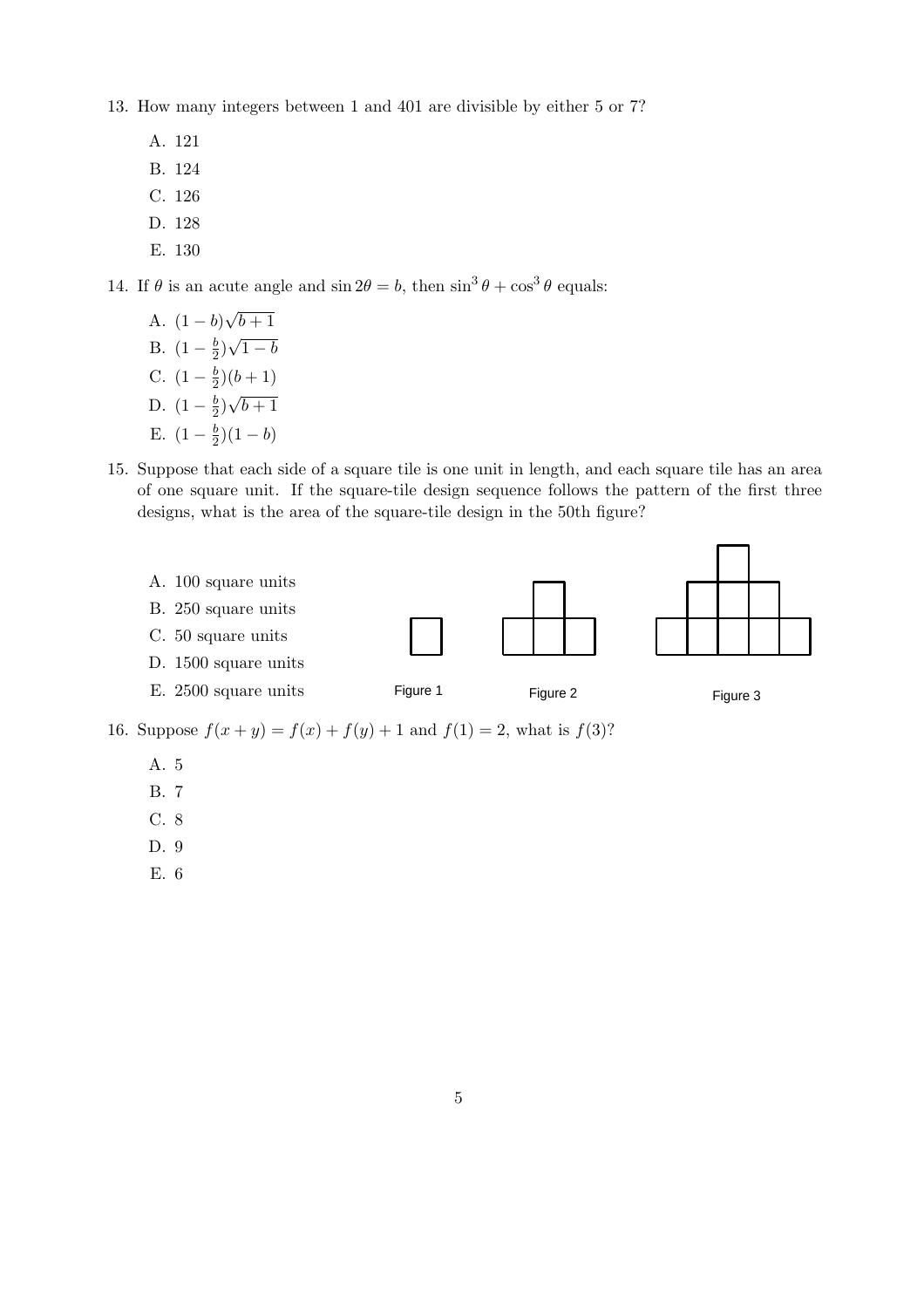- 17. How many different positive integers can you form using only the digits 1, 2, 3, and 4 if each digit can be used at most once in any number?
	- A. 24
	- B. 32
	- C. 48
	- D. 52
	- E. 64
- 18. Let  $x+3$ ,  $2x+1$ , and  $5x+2$  be consecutive terms of an arithmetic sequence. Find the absolute value of the common difference of the terms.
	- A. 1
	- B. 2
	- C. 5
	- D. 3
	- E. None of these
- 19. A graph consists of vertices and edges (segments) that connect the vertices. A set of vertices is called independent if no two vertices in the set are connected by an edge. What is the size of the largest independent set in the graph shown?
	- A. 2
	- B. 3
	- C. 4
	- D. 1
	- E. None of these

20. If  $\cos \theta/2 = \sqrt{\frac{x-1}{2x}}$  $\frac{z-1}{2x}$ , then  $\sin \theta$  equals:

> A.  $\sqrt{x^2-1}$  $\overline{x}$ B.  $\sqrt{x^2-1}$  $\overline{2x}$ C.  $\frac{1}{x}$  $\sum_{x=1}^{x}$  $\overline{2x}$ E.  $\sqrt{\frac{x^2-1}{x}}$  $\overline{x}$

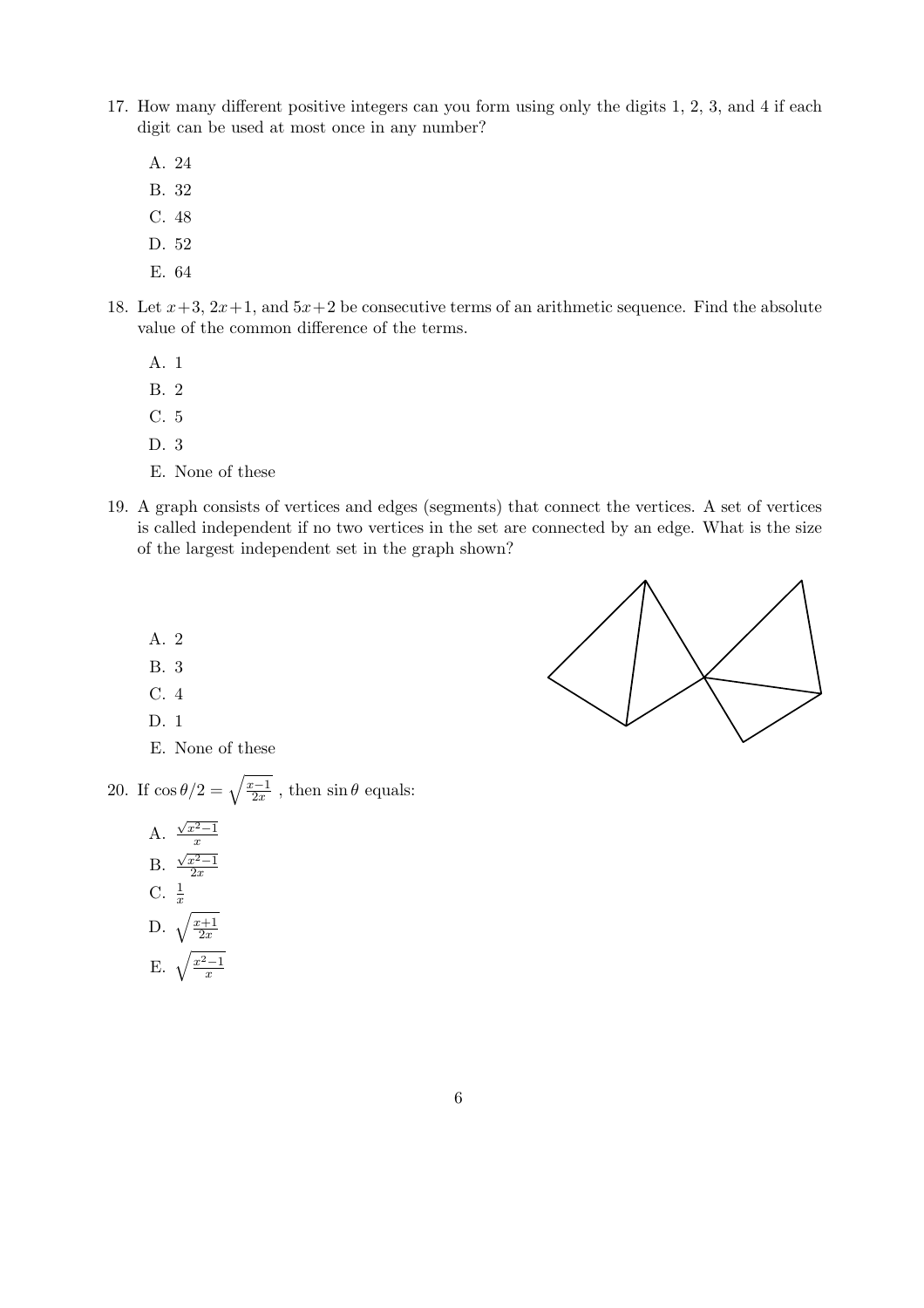- 21. Suppose that in a survey of 100 people, it was found that 50 take chemistry, 53 take mathematics, 42 take physics, 15 take chemistry and physics, 20 take physics and mathematics, 25 take mathematics and chemistry, and 5 take all three. How many students take mathematics only?
	- A. 10
	- B. 11
	- C. 12
	- D. 13
	- E. 15
- 22. A square with sides of length 2 has a inscribed circle O, circle P is tangent to DC, BC and circle O. Compute the area of circle P.
	- A.  $(17 12\sqrt{2})\pi$ B.  $\sqrt{2}\pi$ 2 C.  $\pi - 3$ D.  $\frac{\pi}{4}$ E. None of these

23.  $\sin(2\sin^{-1}x)$  equals:

- A.  $2x(1-x^2)$ B. 2x C.  $\frac{2}{x}$ <br>D.  $\frac{x}{\sqrt{1-x^2}}$
- 

E.  $2x\sqrt{1-x^2}$ 

- A B C D O P
- 24. Five distinct numbers are randomly selected from  $1, 2, 3, \ldots, 10$ . What is the probability that the median of the numbers selected is 5?
	- A.  $\frac{1}{6}$ <br>B.  $\frac{5}{21}$ <br>C.  $\frac{1}{7}$ <br>D.  $\frac{2}{5}$ E.  $\frac{3}{5}$
- 25. For which value of b is there only one intersection between the line  $y = x + b$  and the parabola  $y = x^2 - 3x + 5$ ?
	- A. 1
	- B. 2
	- C. 2.5
	- D. −2
	- E.  $-1.5$